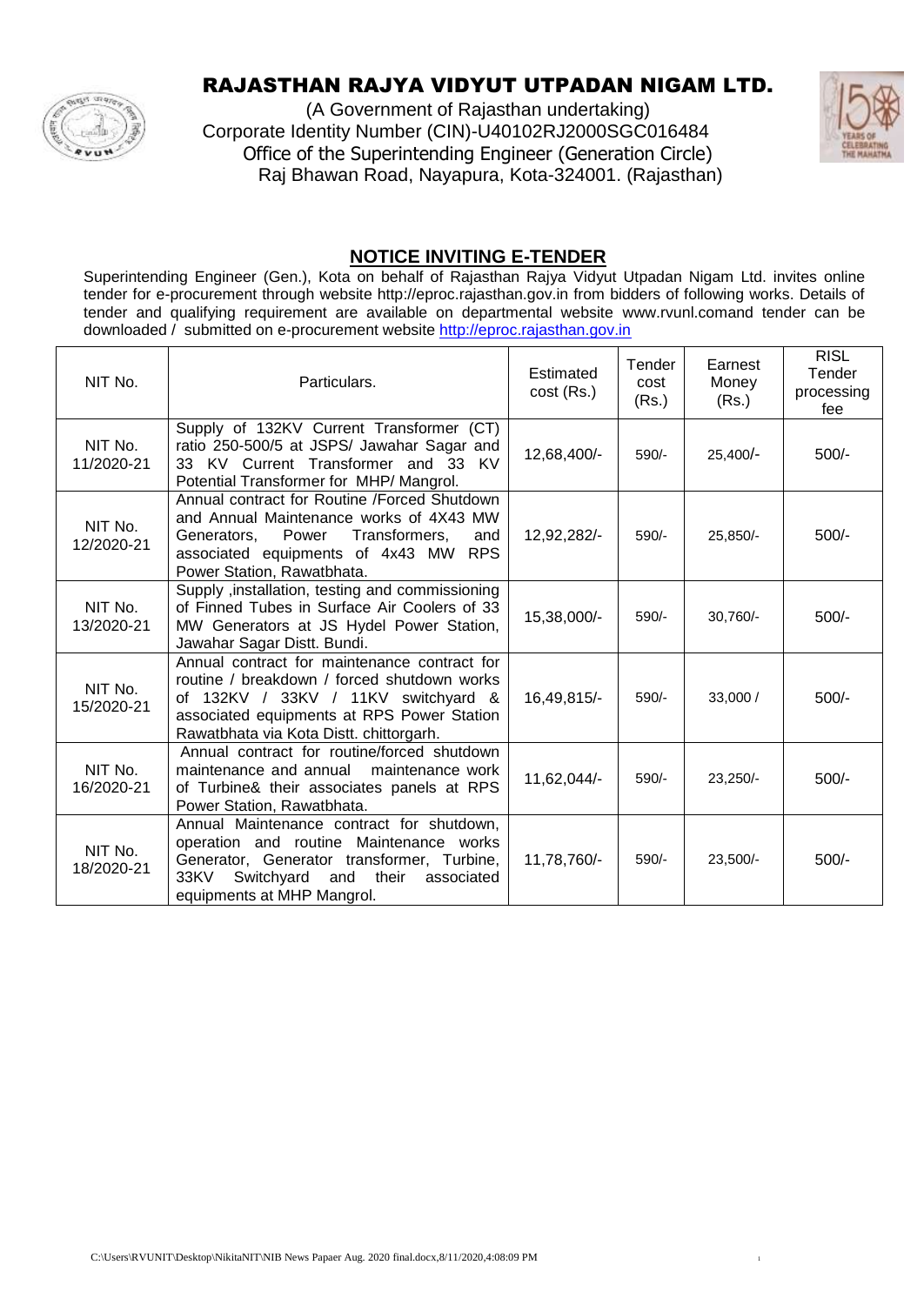#### **TENDER EVENT**

| Sr. No. | <b>SCHEDULE OF DATE &amp; TIME</b>                                                                                                                                                                                                                                   | <b>DATE</b> | <b>TIME</b> |
|---------|----------------------------------------------------------------------------------------------------------------------------------------------------------------------------------------------------------------------------------------------------------------------|-------------|-------------|
| A       | Start Date & Time for Downloading the TENDER DOCUMENTS.                                                                                                                                                                                                              | 16.08.2020  | 11.00 Hrs.  |
| B.      | Start Date & Time for ONLINE SUBMISSION OF TENDER                                                                                                                                                                                                                    | 16.08.2020  | 11.00 Hrs.  |
| C       | Last Date & Time for Downloading the TENDER DOCUMENTS                                                                                                                                                                                                                | 02.09.2020  | 15.00 Hrs.  |
| D       | Last Date & Time for ONLINE SUBMISSION OF TENDER                                                                                                                                                                                                                     | 02.09.2020  | 15.00 Hrs.  |
| E.      | LAST DATE FOR INTIMATION OF UTR FOR TOTAL AMOUNT<br>DEPOSITED AGAINST EMD, BID COST AND BID PROCESSING FEE<br>THROUGH E-MAIL/ IN PERSON/ BY POST ALONG WITH BID<br>APPLICATION FORM AS ATTACHED WITH BID DOCUMENT IN THE<br>OFFICE OF SE(GEN), RAJ BHAWAN ROAD KOTA. | 02.09.2020  | 15.00 Hrs.  |
| F.      | Date and time & Place for online opening of Technical Bid (In the office of<br>SE (Gen.), RRVUNL, Kota).                                                                                                                                                             | 03.09.2020  | 15.30 Hrs.  |

**Note:-**

1. All bidders are mandated to get enrolled on the e-procurement portal http://eproc.rajasthan.gov.in in order to download the tender documents & other particulars in the subsequent bidding process.

2. The tenderer shall deposit the tender processing fee and EMD through online mode only as per tender documents and tender application Form must be submitted in the office of the Superintending Engineer (Gen.), RRVUNL, R.B. Road, Kota.

3. Any Corrigendum/amendment, if any will be issued on [http://eproc.rajasthan.gov.in,](http://eproc.rajasthan.gov.in/) www.energy.rajasthan.gov.in/rvunl and http://sppp.rajasthan.gov.in

> **Superintending Engineer (Gen) RRVUNL, Kota.**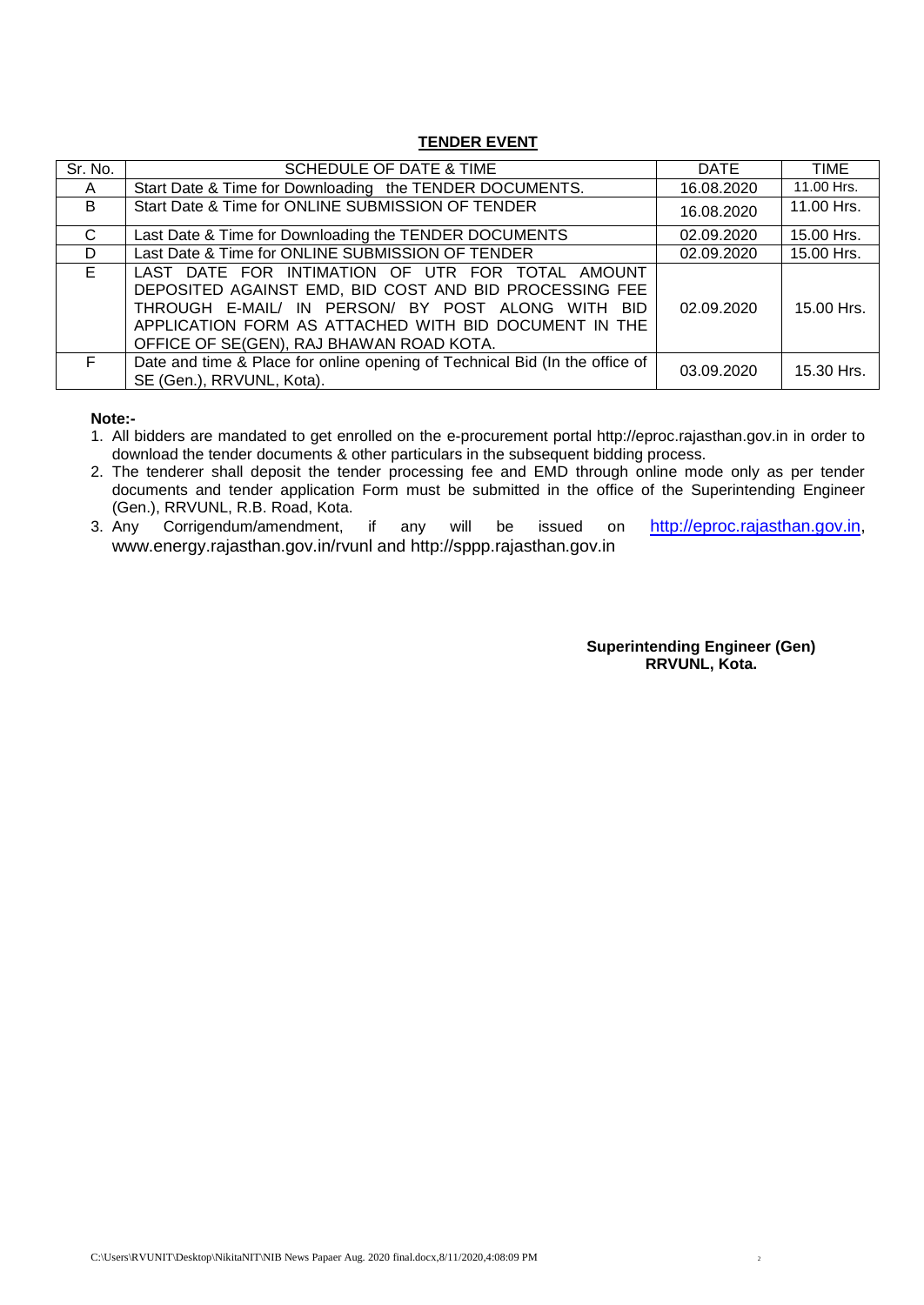**(For website)**



## RAJASTHAN RAJYA VIDYUT UTPADAN NIGAM LTD.

(A Government of Rajasthan undertaking) Corporate Identity Number (CIN)-U40102RJ2000SGC016484 Office of the Superintending Engineer (Generation Circle) Raj Bhawan Road, Nayapura, Kota-324001. (Rajasthan) **Email: se.gen.kota.@rrvun.com**



#### *: NOTICE INVITING TENDERS:*

Sealed Tenders are invited from reputed/ experienced/authorized tenderers for the supply of the following materials / works. The tenders must reach in this office up to 3.00 P.M. on the date given as under and bids will be opened on the date at 3.30 P.M. given as under in the presence of such tenderers who wish to be present.

The tenderer deposit all payments (EMD/Tender cost) through online mode only (Account detail mention in tender documents) and all documents submitted in the office of the Superintending Engineer (Gen.), RRVUNL, R.B. Road, Kota upto Scheduled last date & time.

| NIT No.                  | Particulars.                                                                                                                                                                                                                 | Estimated cost | Tender<br>cost | Earnest<br>Money |
|--------------------------|------------------------------------------------------------------------------------------------------------------------------------------------------------------------------------------------------------------------------|----------------|----------------|------------------|
| TN-14/2020-<br>21        | Inspection, Testing & Certification of pressure<br>vessels, passenger lifts Cranes, Chain pulley<br>Blacks, D- Shackles, Wire rope Slings and I bolts<br>Lifts at RPS PS, Rawatbhata /JS PS, Jawahar<br>Sagar /MHP, Mangrol. | 64,129/        | $236/-$        | Rs. 1290/-       |
| TN-17/2020-<br>21        | Supply of cotton waste at RPS PS Rawatbhata.                                                                                                                                                                                 | 64,050/-       | $236/-$        | Rs. 1300/-       |
| TN-19/2020-<br>21/ Civil | Repair & Maintenance of flooring and painting work<br>at Office of S.E. (Generation), Kota.                                                                                                                                  | 4.16 Lacs      | $236/-$        | Rs. 8320         |
| TN-20/2020-<br>21/Civil  | Providing Toilet facility for staff of the Office of S.E.<br>Generation, Kota.                                                                                                                                               | 2.39 Lacs      | $236/-$        | Rs. 4780/-       |

| Sr. No.  | SCHEDULE OF DATE & TIME                                                      | DATE       | TIME       |
|----------|------------------------------------------------------------------------------|------------|------------|
| <b>A</b> | Start Date & Time for Downloading & submission of the TENDER                 | 16.08.2020 | 15.00 Hrs. |
|          | DOCUMENTS.                                                                   |            |            |
| B        | Last Date & Time for Downloading the TENDER DOCUMENTS                        | 24.08.2020 | 15.00 Hrs. |
| C        | Last Date & Time for SUBMISSION OF TENDER (In the office of SE               | 24.08.2020 | 15.00 Hrs. |
|          | (Gen.), RRVUNL, Kota).                                                       |            |            |
| D        | Date and time & Place for online opening of Bid (In the office of SE (Gen.), | 25.08.2020 | 15.30 Hrs. |
|          | RRVUNL, Kota).                                                               |            |            |

Details are available at http://sppp.rajasthan.gov.in and [www.rvunl.com.](http://www.rvunl.com/)

Any information regarding extension of bid opening will be floated on website [www.rvunl.com](http://www.rvunl.com/) and http://sppp.rajasthan.gov only.

> **Superintending Engineer (Gen) RRVUNL, Kota.**